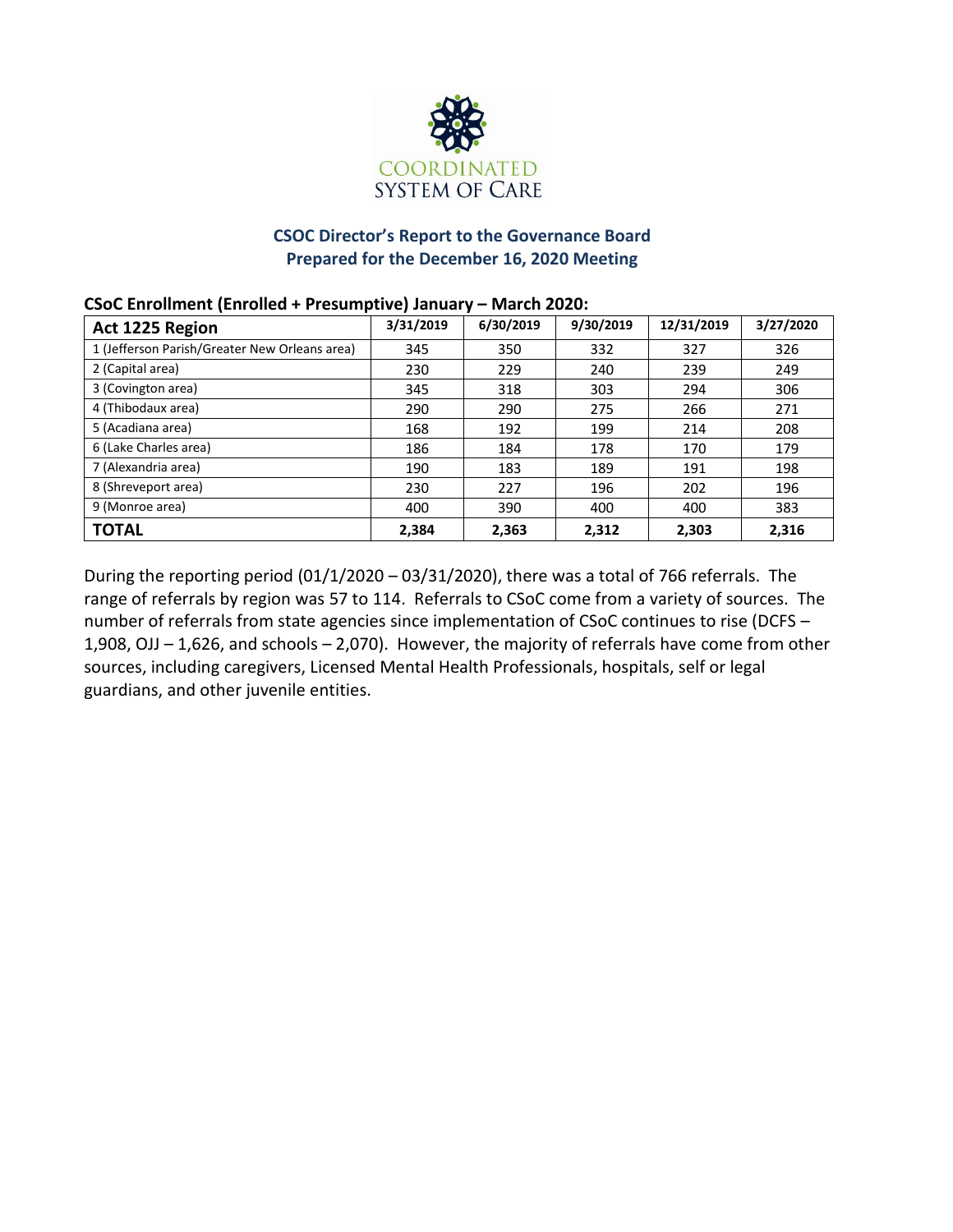# Referrals by Agency/Entity



| <b>Referring Source</b>             | 12/27/2019 | 3/27/2020 | <b>Change</b>  |
|-------------------------------------|------------|-----------|----------------|
| Caregiver                           | 4,654      | 4,871     | 217            |
| Licensed Mental Health Professional | 3,728      | 3,859     | 131            |
| Other                               | 2,936      | 3,083     | 147            |
| <b>DCFS</b>                         | 1,833      | 1,908     | 75             |
| DOE/School                          | 1,981      | 2,070     | 89             |
| <b>OJJ</b>                          | 1,577      | 1,626     | 49             |
| <b>Other Juvenile Entities</b>      | 960        | 967       | $\overline{7}$ |
| Hospitals                           | 1,587      | 1,605     | 18             |
| Self or Legal Guardian              | 1,139      | 1,141     | $\overline{2}$ |
| Primary Care Physician (PCP)        | 155        | 173       | 18             |
| OBH                                 | 161        | 174       | 13             |
| Total                               | 20,711     | 21,477    | 766            |

3 CSoC SGB May 2020

Per request from Board members, the table below reflects referrals by region over the last four quarters. This table will continue to be included in the CSoC Director's Report.

| Act 1225 Region                               | 6/30/2019 | 9/30/2019 | 12/31/2019 | 3/31/2020 |
|-----------------------------------------------|-----------|-----------|------------|-----------|
| 1 (Jefferson Parish/Greater New Orleans area) | 92        | 71        | 81         | 57        |
| 2 (Capital area)                              | 104       | 128       | 85         | 99        |
| 3 (Covington area)                            | 112       | 92        | 114        | 110       |
| 4 (Thibodaux area)                            | 66        | 70        | 75         | 114       |
| 5 (Acadiana area)                             | 104       | 65        | 111        | 81        |
| 6 (Lake Charles area)                         | 67        | 50        | 60         | 83        |
| 7 (Alexandria area)                           | 82        | 58        | 77         | 70        |
| 8 (Shreveport area)                           | 101       | 64        | 90         | 64        |
| 9 (Monroe area)                               | 89        | 96        | 105        | 88        |
| <b>TOTAL</b>                                  | 817       | 694       | 798        | 766       |

The majority of children/youth enrolled in CSoC are male (1,183 or 60%). African-American is the predominant race of these young people, representing 1,119 (57%). The age groups with the highest enrollment are 12-15 years old (849 or 43%).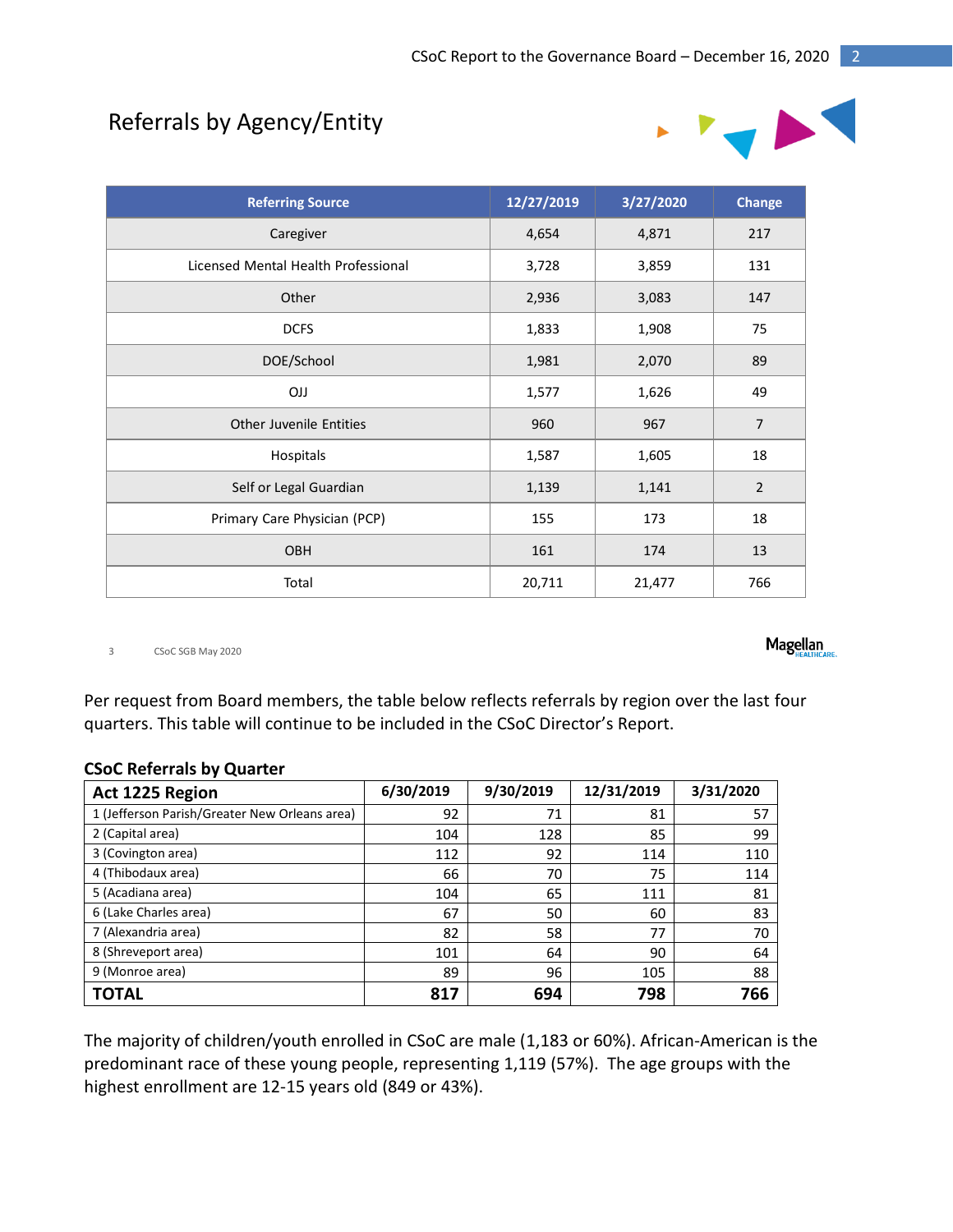# **Provider Network:**

#### **Short-term Respite**

There were 24 STR providers this quarter.

# **Independent Living Skills Building**

There were 176 ILSB providers throughout the regions.

# **Trends in Children/Youth Outcomes Data:**

# **CSoC Children Inpatient Psychiatric Utilization**

Source: Magellan

- Percent of CSoC members (under 22) who were served in a psychiatric hospital during the quarter: 114 or 4.40%
- Average length of stay for CSoC members (under 22) in psychiatric hospitalization: 6.7 days



14 CSoC SGB May 2020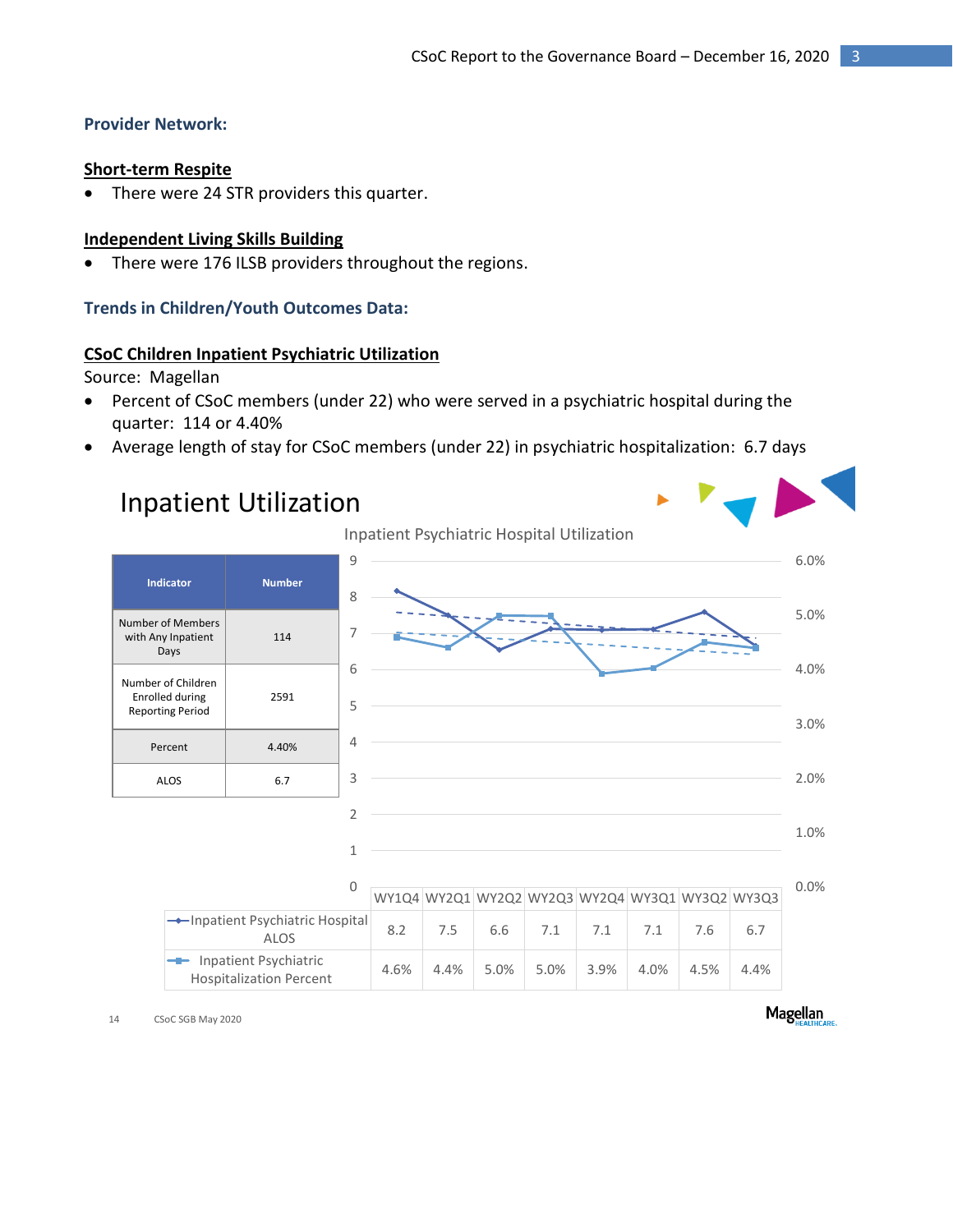# **CANS Outcomes Data**

# Source: Magellan

Outcomes Findings: An analysis of the global CANS scores beginning at initial intake and then at discharge for 462 youth with valid data of the 489 youth discharged during the quarter showed:

- A mean score decrease of 17.27 points
- 72.73% of youth showed improved clinical functioning



26 CSoC SGB May 2020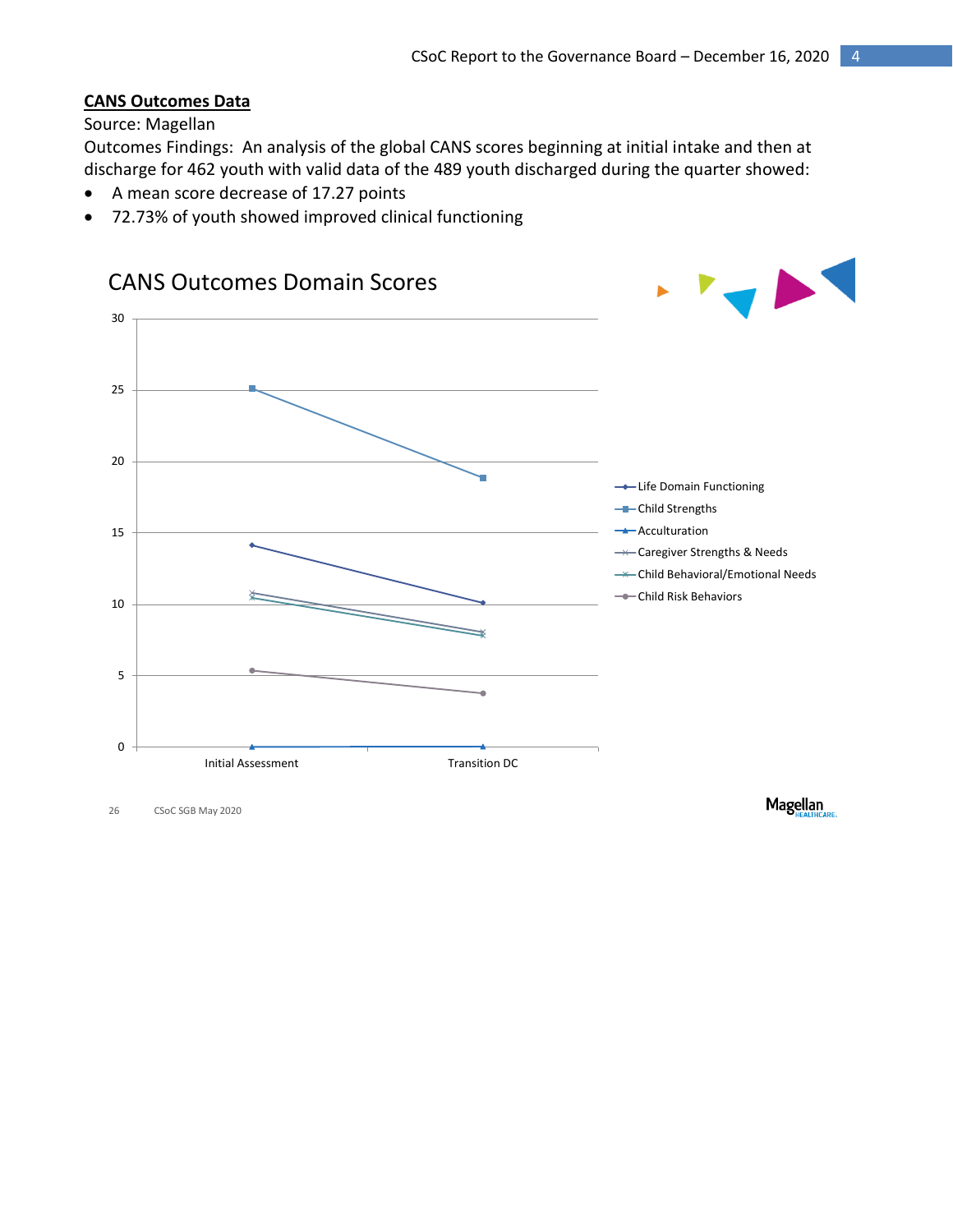

24 CSoC SGB May 2020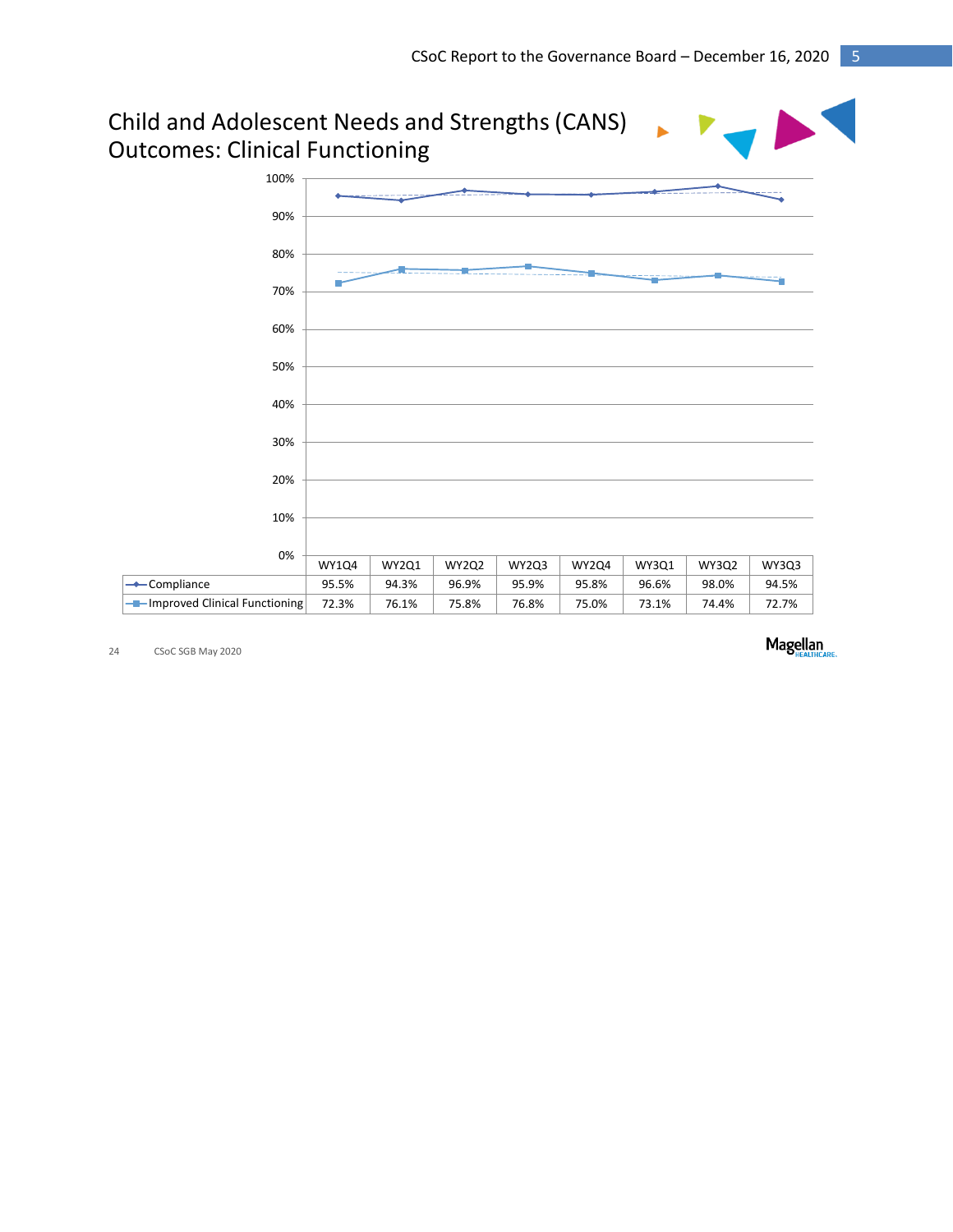# **School Outcomes**

Source: Magellan

The CANS school module, which evaluates school functioning, is regularly applied when children and youth initially enroll in CSoC, then every 180 days after enrollment and at discharge. This offers a more consistent and objective picture of a youth's school functioning over time. The following results were documented:

- 65.38% showed improved school functioning
- 57.98% showed improved school attendance
- 59.12% showed improved school behavior



\*Given an initial score > 0

21 CSoC SGB May 2020

**Magellan** 

# **Youth with an IEP**

Source: Magellan

 A review of the enrollment for this time period indicates that approximately 39.75% of the children/youth enrolled in CSoC had a current IEP meaning that they are receiving special education services in the school system.